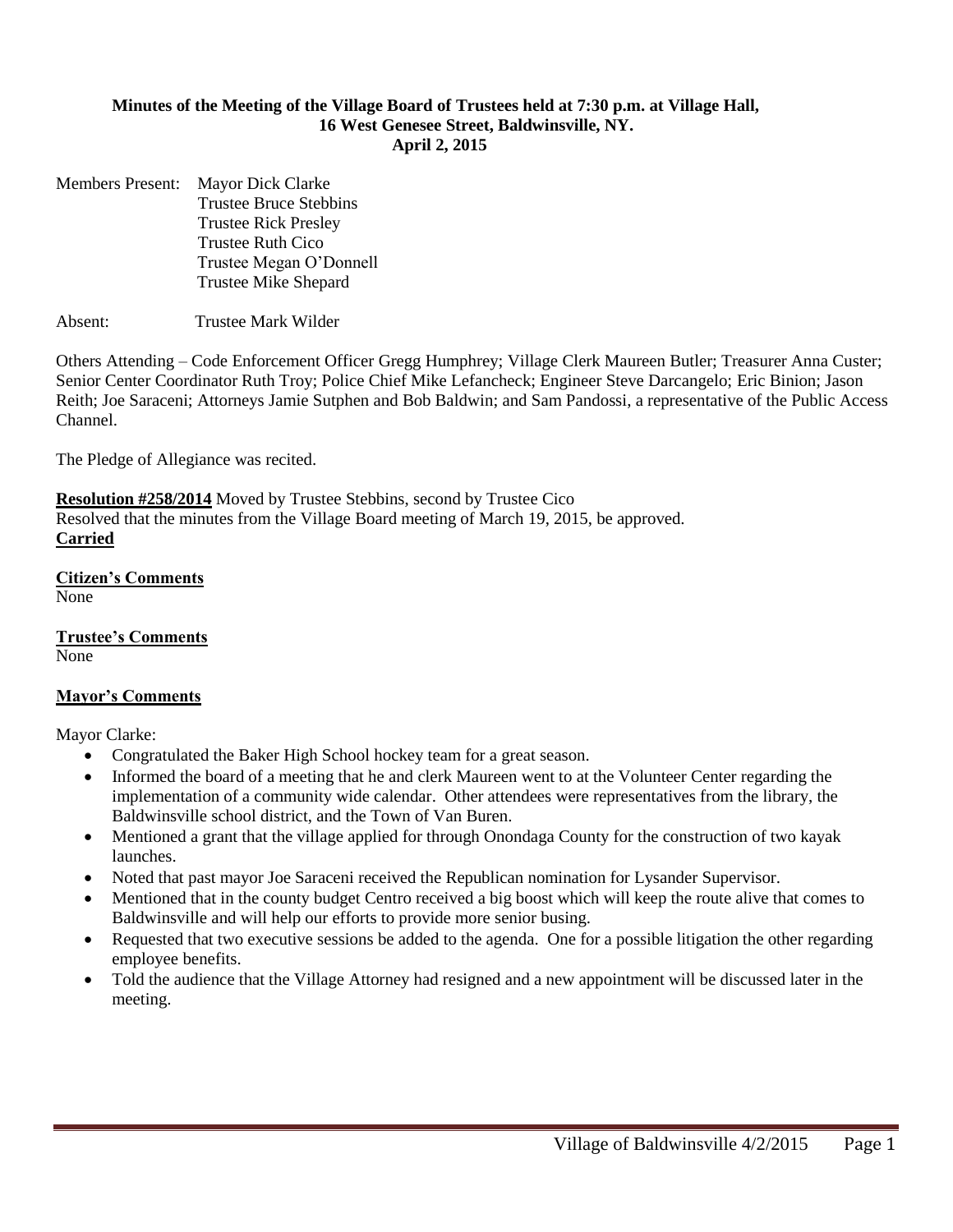### **Department Heads**

Code Officer Gregg Humphrey said that his office was getting many complaints about trash accumulation throughout the village. He reminded the residents that they are not allowed to store trash, appliances, or furniture on your property outside.

Village Clerk Maureen Butler gave the status of the flex spending accounts for village employees. The village is in the process of changing carriers since the current carrier's fees greatly increased.

Treasurer Anna Custer informed the board that she is diligently working on closing out the 2014-2015 year.

Senior Center Coordinator Ruth Troy participated in the information gathering hosted by the New York State Office on Aging. They are getting information together for the White House conference for 2015. The conference themes are: Retirement security, Healthy aging, Long term services, and Elder justice.

Chief Lefancheck implored the viewing audience to lock their car doors. Every year the police take complaints about larcenies from vehicles and 99.9 % of them could be prevented if the owners had locked their car doors. Lefancheck also informed the board about one item from the Governor's budget that was funded but no action was taken on yet. This was the reform of juvenile justice (raising the age of criminal responsibility from age 16 to age 18) which may impact the village in the fact that another booking room may be necessary for our potential needs.

Village Engineer Steve Darcangelo communicated to the board a few issues that have been discussed at the Public Works committee:

- A full system leak detection was done on the village's water system and 25 leaks were found and repaired. This should be a significant cost savings to the village.
- In the past, concentration has been placed on the take down of large trees but with most of that complete the DPW will be concentrating on the pruning of the newer street trees.

### **Village Attorney Resignation and Appointment**

### **Resolution #259/2014** Moved by Trustee Cico, second by Trustee O'Donnell

Resolved to accept the resignation of Dave Jones with regret as the village attorney for the Village Board effective immediately.

# **Carried**

The mayor informed the board about filling the attorney seat. Attorneys Robert Baldwin and Jamie Sutphen from Baldwin & Sutphen, LLP are currently the attorneys for the village Planning board and the plan is for them to step in and also be retained as the attorneys for the ZBA and the village board. If approved this will be for a two week period with a potential appointment at the annual meeting on Thursday, April 16, 2015.

**Resolution #260/2014** Moved by Trustee Presley, second by Trustee Shepard

Resolved to appoint Robert Baldwin as Village Attorney with Jamie Sutphen as Assistant Village Attorney. **Carried**

Robert Baldwin expressed his and Jamie's pleasure in becoming the attorneys and noted that they are just an email/phone call away.

### **Pending Business**

### **Update from Parks Committee**

Trustee Shepard distributed the revised proposals for the various parks. The committee is looking for good feedback to build on. Shepard expressed that once the new fee proposals are passed then the committee can work on the original goal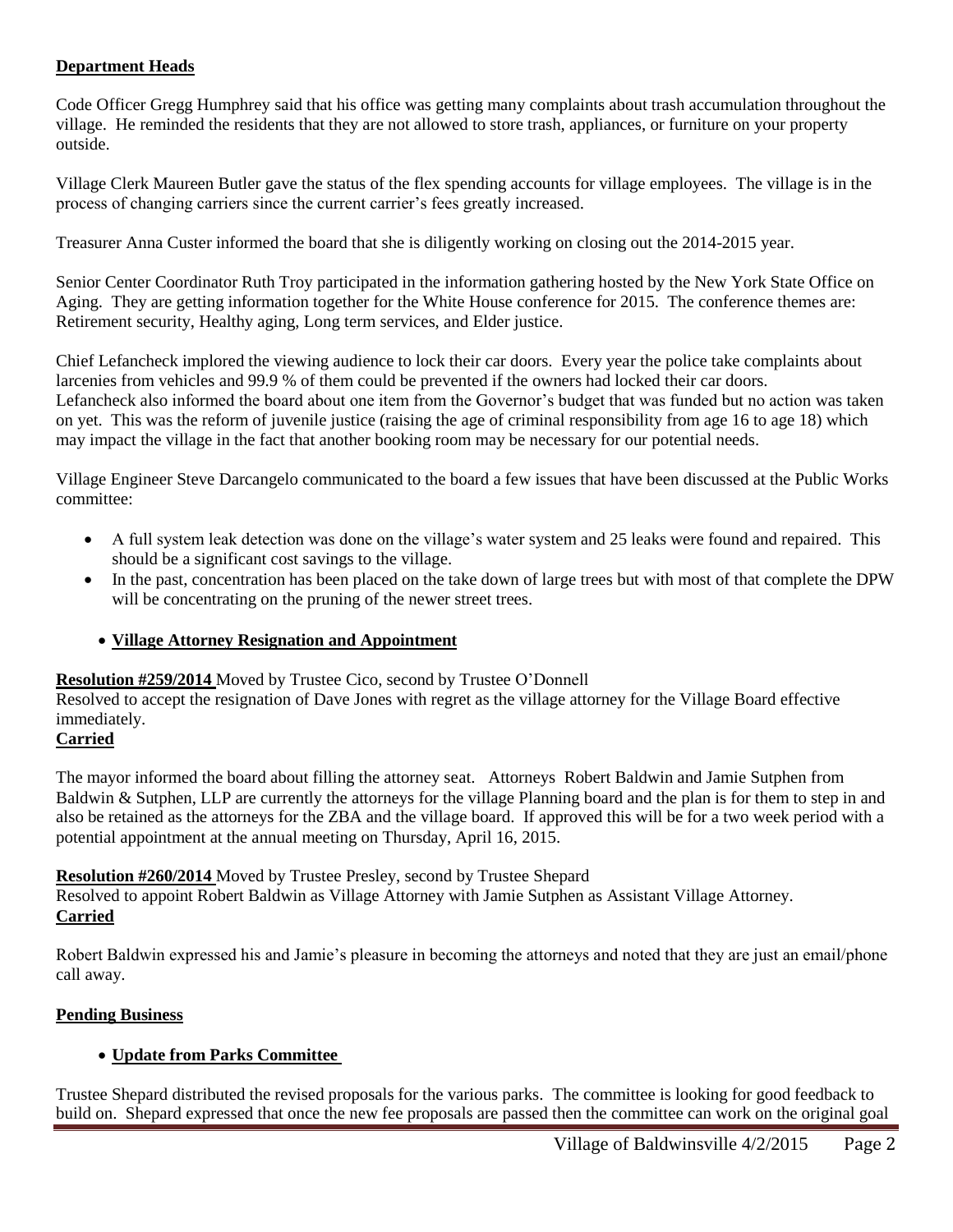of beautifying the parks and bringing people in. The mayor asked that the committee run their ideas through the Public Works committee once this part is complete.

# **New Business**

# **Waiver of NYS Liquor Authority 30 Day Advance Notice – 11 Syracuse Street**

### **Resolution #261/2014** Moved by Trustee O'Donnell, second by Trustee Shepard

Resolved to approve Jason Uriah Rieth's request for a waiver of the 30-day advance notice requirement of the NYS Liquor Authority for the Liquor, Wine & Beer application for *Basta on the River*, 7 Syracuse Street and the patio at 11 Syracuse Street.

### **Carried**

Jason Reith would like to open in mid-May and therefore needs the waiver. He will be the General Manager for the new establishment.

### **PMI Time Extension – 6/18/2015**

### **Resolution #262/2014** Moved by Trustee Stebbins, second by Trustee Presley

Resolved to approve Eric Binion's (Creative Concerts) request for a time extension for his Thursday, June 18, 2015 event on Paper Mill Island. He is requesting to end the concert at 11:00 p.m. instead of 10:00 p.m. **Carried**

Eric spoke on behalf of his request noting that the artist has requested that he play until 11:00 p.m. Trustee O'Donnell asked if he would ask the artist to begin later and end earlier. Since the music is not typically bass prevalent the board granted the request but asked Eric to check with the artist about beginning earlier. Eric stated that he would.

### **Waivers of the Open Container Law on PMI – 6/18/2015 & 7/24/2015**

**Resolution #263/2014** Moved by Trustee Presley, second by Trustee Shepard

Resolved to approve Eric Binion's (Creative Concerts) request for waivers of the open container law for his Thursday, June  $18^{th}$  PMI event and his Friday, July  $24^{th}$  PMI event from 6:00 – 11:00 p.m. **Carried**

# **2015 Summer Concert Series**

**Resolution #264/2014** Moved by Trustee Stebbins, second by Trustee Presley

Resolved to collaborate the 2015 Summer Concert Series with the Baldwinsville Library and the Towns of Lysander and Van Buren.

# **Carried**

# **Work Session scheduled on April 16th Changed**

# **Resolution #265/2014** Moved by Trustee Cico, second by Trustee Shepard

Resolved to change the time of the work session at the Thursday, April  $16<sup>th</sup>$  board meeting from starting at 7:00 p.m. to starting at 6:30 p.m. Steve Darcangelo will be making a presentation on sustainable infrastructure funding. **Carried**

# **Easement Signing**

# **Resolution #266/2014** Moved by Trustee O'Donnell, second by Trustee Shepard

Resolved to approve the mayor to sign the easement that runs through the Dollar Tree parcel on East Genesee Street. **Carried**